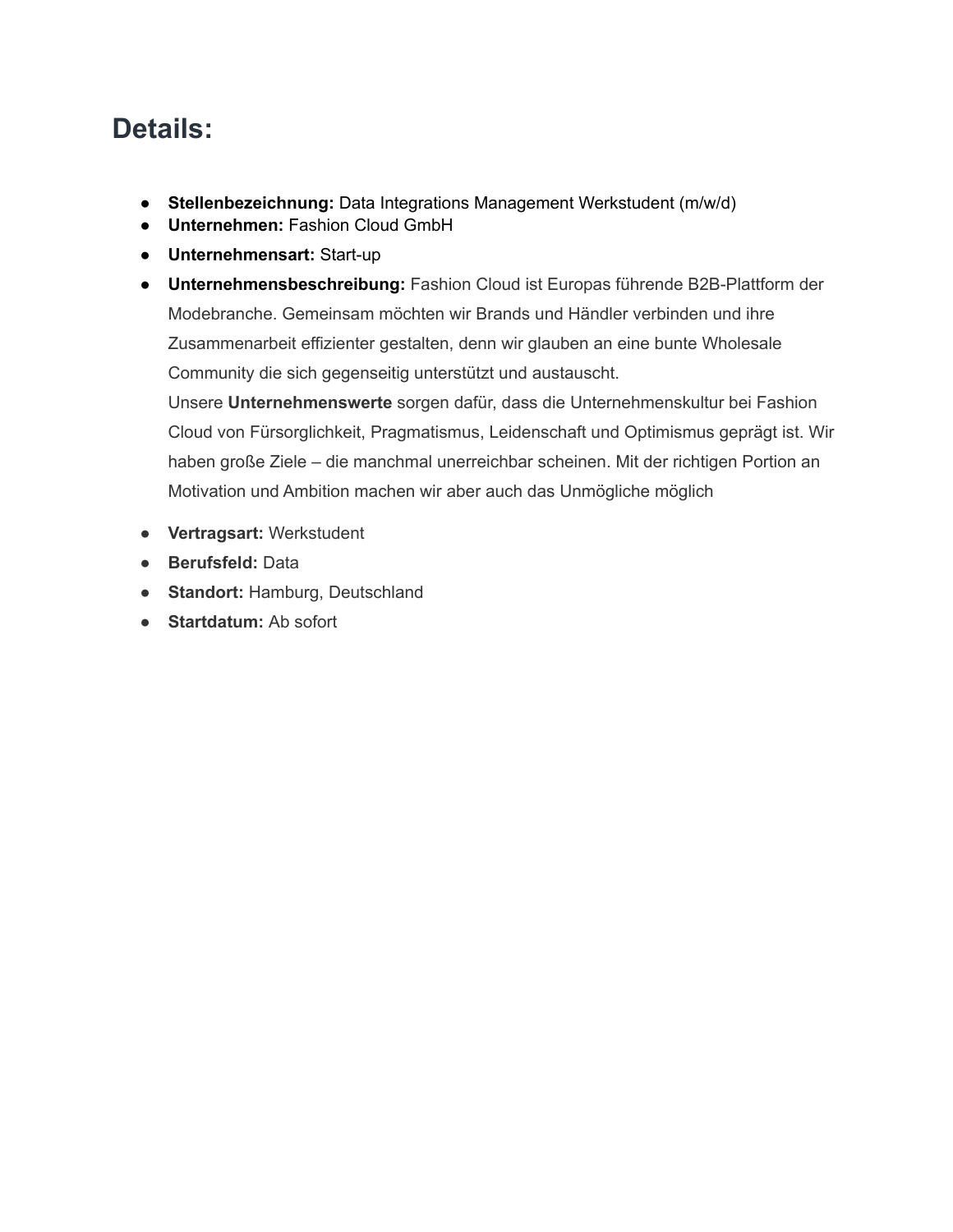# Working Student Data Integration Manager (m/f/d)

## Germany, Hamburg

Here at Fashion Cloud, we transform the fashion industry and support our customers through our solid base of software products. We are looking for a data integration manager to help us grow and maintain our web platform.

#### **What it is about**

At the heart of Fashion Cloud is fashion brand data: Photos, product descriptions, product attributes and much more. As a working student in the Data team, you will ensure that our customers always have the most up-to-date data available for retailers. This means that you will help them with the data transfer, support the data team with the clean integration of the data and stay in touch with the customers about the status quo. So a more technical role awaits you, which also requires communication with our customers. If other projects keep the data team busy or if there are other tasks around the data, you are the helping hand. Along the way, you can experience the day-to-day business of a scale-up and help out in other areas so you get to know what our other teams and colleagues do all day.

#### **What awaits you**

- You will be part of a fabulous team in both Hamburg and Amsterdam, and support our data team in the daily business
- Quality over quantity! The data you process will be shown on Zalando, Wehkamp, Otto and other big platforms. You will help with quality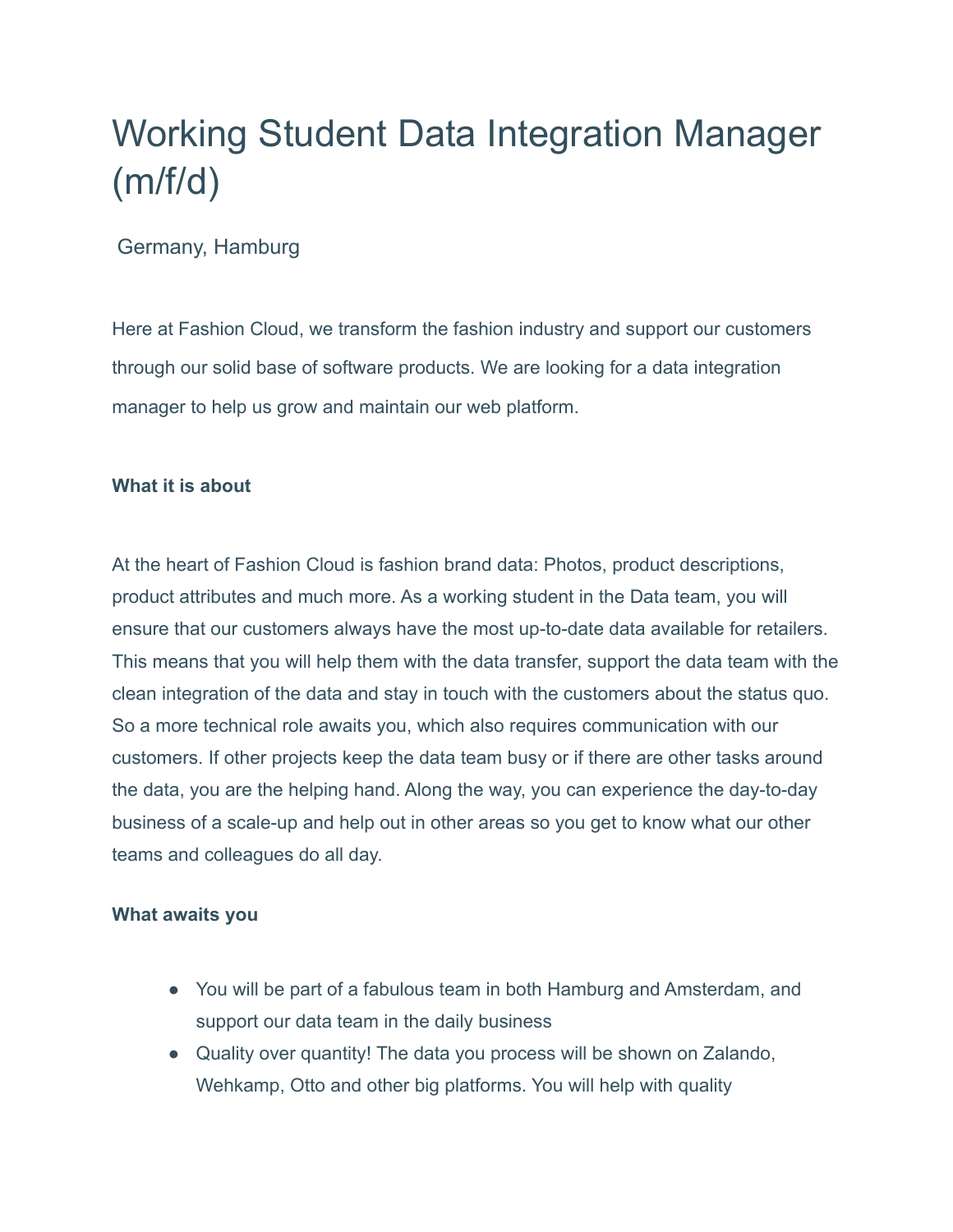management on our database & platform and continuously improve data quality together with your colleagues.

- You interface in all directions internally mainly with the account managers who bring new clients on board, and externally with our clients to help them integrate their data on our platform.
- You make the customers' data e-shop-ready. Turning the color "ocean" into "blue", "fire red" into "red" - you translate customer data into our language by shining in writing code with your Basic JavaScript skills.
- Category trees, data standards... You will also work side by side with our Data Integration Managers on other projects and tasks, taking the full learning curve with you.
- We say: working students = employees. You are a full part of the team and will be integrated in the best way - look forward to great team events & other benefits, which you can find on our team page! Who knows - if it's a good fit, we're also always happy for you to start your career after you finish your studies.

#### **What you need to bring with you**

- A valid certificate of enrollment.
- Structure, independence and reliability are an integral part of your DNA.
- Your middle name is Sherlock Holmes because as soon as something looks unusual or errors have crept in somewhere in the database or on the platform, you take the magnifying glass in your hand and find the culprit. Because you can think analytically! You have a positive attitude and a communicative streak - even if you have to chase a customer here and there.
- You bring along a good portion of data affinity and Excel is your faithful companion to live it up. As mentioned above - you optionally already have some experience or an interest in coding with JavaScript, which you can apply in a small way in our data area.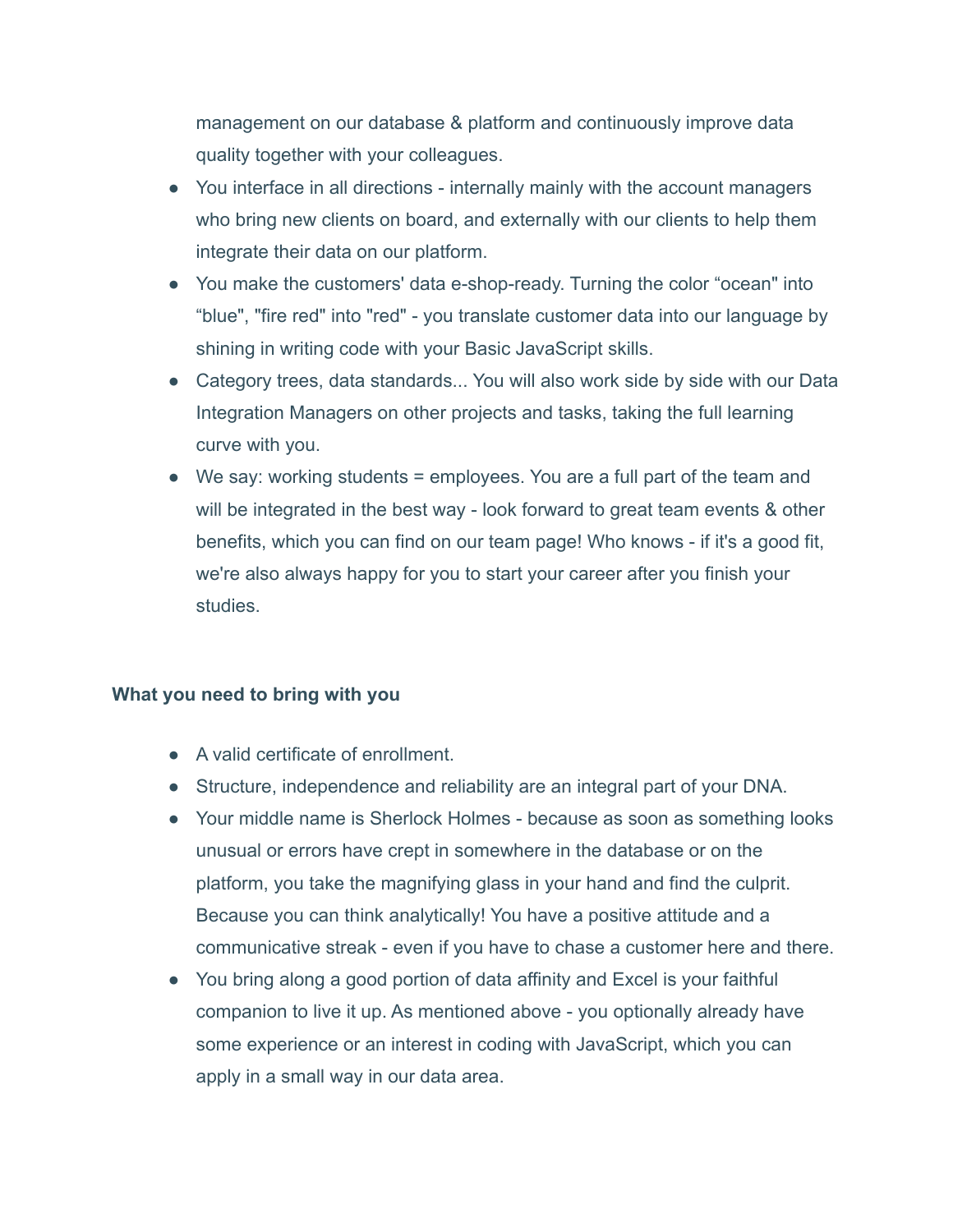- You have a good understanding of spelling and an adequate expression in English and either German or Dutch.
- Ideally, you have already had a look around in an "e-commerce" company and are keen to get a taste of the start-up world.
- First experiences with databases would be a benefit, but this is absolutely not a must.
- You laugh. Several times. Daily.

### **What Hanna / Evelin says!**

If you want to get an idea of what your data team colleagues are up to every day, listen to the podcast in which our Data Integration Manager Hanna talks about everyday life at Fashion Cloud:

[https://open.spotify.com/episode/3xFsCL3z7kmw4njONsG4fM?si=d3tI1FboSjeWDIg75](https://open.spotify.com/episode/3xFsCL3z7kmw4njONsG4fM?si=d3tI1FboSjeWDIg75OrHYg) [OrHYg](https://open.spotify.com/episode/3xFsCL3z7kmw4njONsG4fM?si=d3tI1FboSjeWDIg75OrHYg) (German).

[https://open.spotify.com/episode/5D5vETdOAvEo4plcaspeiF?si=H6-RAvzfQ32RwTYdZ](https://open.spotify.com/episode/5D5vETdOAvEo4plcaspeiF?si=H6-RAvzfQ32RwTYdZPEIvA) [PEIvA](https://open.spotify.com/episode/5D5vETdOAvEo4plcaspeiF?si=H6-RAvzfQ32RwTYdZPEIvA) (English).

Why you should come on board

We have a humorous mix of developers, fashion lovers and other geniuses working together. You'll have all the freedom you need to apply your know-how and help Fashion Cloud continue to grow like crazy. Along the way, you'll get a glimpse into the world of a young company on a growth trajectory and experience that steep learning curve everyone's always talking about...

P.S. We're totally committed to what we're doing and go to work every day with a lot of joy. That rubs off - believe it or not. If you have relevant references that you feel are essential to your application, please feel free to attach them to your resume.